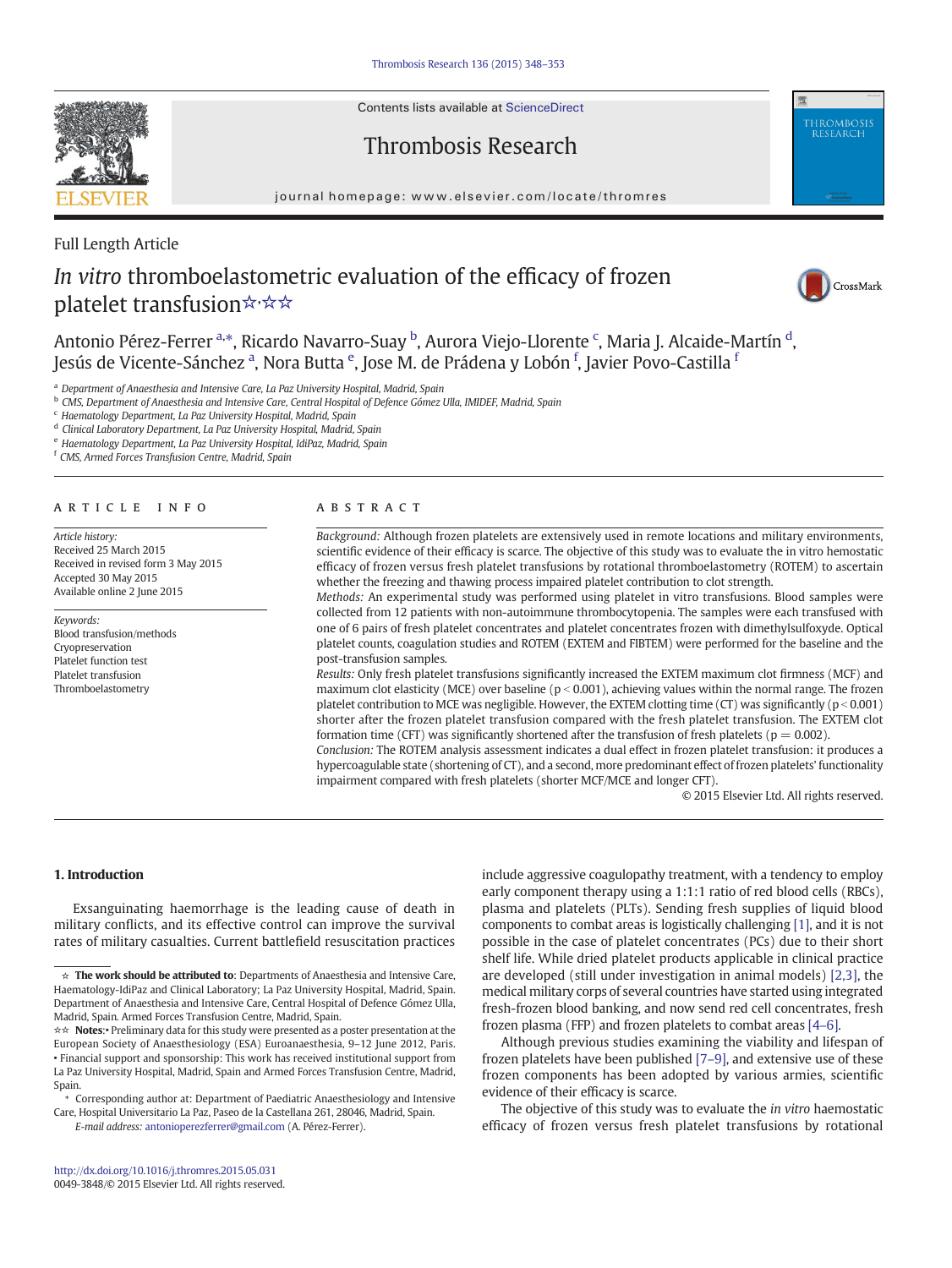thromboelastometry (ROTEM; Tem International GmbH, Germany) to ascertain whether platelet contribution to clot strength is significantly impaired by the freezing and thawing process.

#### 2. Materials and Methods

An experimental study was performed using in vitro platelet transfusions. After obtaining institutional review board approval (Ethical Committee of La Paz University Hospital, Madrid, Spain on June 24, 2011. Protocol number HULP: PI-1173) and the patients' informed consent, 12 patients with non-autoimmune thrombocytopaenia (5 non-Hodgkin's lymphoma, 4 acute myeloid leukaemia, 2 non-secretory multiple myeloma and 1 Hodgkin's lymphoma) were recruited. Blood (10 mL) was collected in 3 citrate-containing tubes (3.2% citrate, VACUTAINER; Becton Dickinson, Meylan, France).

The first tube was used to take a baseline measurement of the patients' complete blood count and perform the following coagulation studies: prothrombin time (PT), prothrombin activity (PA), activated partial thromboplastin time (aPTT) and fibrinogen concentration (PT-based assay).

Using ROTEM we assessed clot formation via the extrinsic pathway (EXTEM test) using recombinant tissue factor and phospholipids as triggers. To perform the baseline ROTEM analysis, 300 μL samples were obtained from the second and third test tubes (EXTEM and FIBTEM tests, respectively). Afterwards, the same volume (300 μL) of fresh standard 22 °C stored platelets or thawed frozen platelet concentrate was added to the second and third tubes, respectively, using the automated pipetting system of the ROTEM. This was approximately equivalent to a transfusion of 1.3 U/kg of body weight, considering that the total volume contained in the test tubes after platelet transfusion was 3 mL, the estimated blood volume of an adult is approximately 70 mL/kg and the volume of a single donor platelet unit is approximately 60 mL.

After the addition of the platelet concentrates to the second and third test tubes, the platelet count, coagulation tests and determination of fibrinogen concentration were performed prior to the ROTEM studies (Fig. 1). Six pairs of standard platelet concentrates and frozen platelets were compared, each pair for two patients. Both the standard and the frozen platelet concentrates were used before their expiration date: 5 to 7 days and 8 to 12 months, respectively.

The standard platelet concentrates were obtained from a single blood bank and they were either leukocyte-reduced pooled platelets (5) or apheresis platelets (1), filtered and conserved in Composol-PS (Fresenius HemoCare, Emmer-Compascuum, Netherlands) and InterSol (Cerus, Amersfoort, Netherlands) additive solutions, respectively. The frozen platelets were obtained from two different blood banks to rule out processing deficits. All were leukocyte-reduced platelet pools frozen at −80 °C, using 5% dimethyl sulfoxide (DMSO) as the cryoprotective agent, and reconstituted in plasma. The thawing procedure was performed by trained personnel in a 30 m water bath at 37 °C according to established institutional blood bank standards.

The platelet counts were measured by a CELL-DYN Sapphire analyser (Abbott Diagnostics Division, Santa Clara, CA), using optical measurement techniques to avoid possible impedance measurement inaccuracies due to electrical noise by cell fragments or microcytic red cells.

The ROTEM analysis was performed by an experienced operator following the manufacturer's instructions. Clotting time ( $CT =$  time to reach 2 mm amplitude from the beginning of the test, in s), clot formation time ( $CFT =$  time from  $CT$  to 20 mm amplitude, in s, which reflects the dynamics of the coagulation process), and maximum clot firmness (MCF, in mm) were recorded. To assess the contribution of the platelets to clot kinetics, a platelet-inhibited FIBTEM test was performed and compared with the EXTEM test for all collected parameters.

The maximum clot elasticity (MCE) was calculated from the EXTEM and FIBTEM MCF to accommodate for Hooke's law. The MCE, a parameter calculated from MCF values, is intended to reflect the actual physical properties of clot strength and to allow a better interpretation of this parameter in case of high MCF amplitudes.

#### $MCE = (100 \text{ x } MCF) / (100 - MCF)$ dyne cm<sup>-2</sup>

The platelet contribution to clot strength is then obtained by subtraction [\[10\]](#page-5-0):

### MCE platelets = MCE EXTEM−MCE FIBTEM

The contribution of transfused platelets to clot strength can also be calculated:

## $MCE$  (Frozen/Fresh) Platelets = MCE (post – transfusion) platelets – MCE (baseline) platelets

The MCE platelets were adjusted to the platelet count in calculating the "Platelet Index" (PI):

## $\textbf{PI} = \text{MCE}$  platelets/Platelet count $\left(\textbf{x10}^{\textbf{9}}/\text{L}\right)$

#### 2.1. Statistical Analysis

The data were transferred from the ROTEM device to Microsoft Excel (Microsoft Office 2007, Microsoft Corporation, Redmond, WA, USA), and



Fig. 1. Diagram showing how the experiments were performed.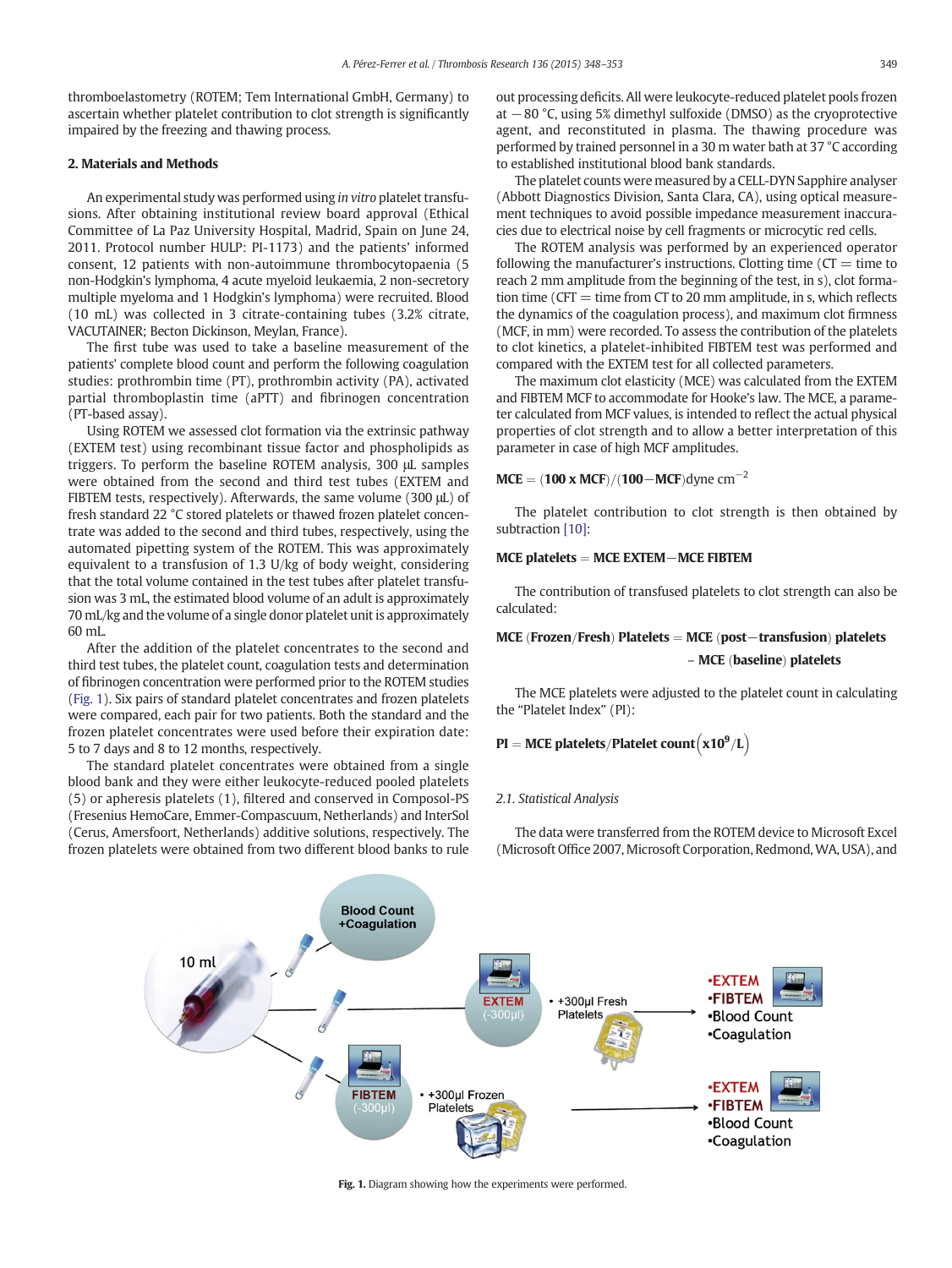<span id="page-2-0"></span>the statistical calculations were performed with SPSS Version 17.0 for Windows (SPSS, Chicago, IL). The ROTEM data between the experimental and baseline samples were distributed normally (tested using the Kolmogorov-Smirnov test and the Shapiro-Wilk test) and were analysed by multiple linear regression, adjusting and not adjusting for the platelet count.

Statistical significance was set at  $p < .05$ . The data are presented as means  $(\pm SD)$ , numbers and percentages, as appropriate.

Sample size calculations showed that a t-test with a type I error (two-sided) of 0.05 would have 87.5% power to detect a 10% difference in MCF EXTEM values (after a transfusion of fresh platelets vs. frozen platelets, compared with baseline) with a sample size of 12 in each group.

#### 3. Results

The patients' mean baseline platelet count was 13.58  $\pm$  6.32 x 10 $^9$ /L. The mean platelet count of the fresh and frozen platelet units was 690.83  $\pm$  73.60 x 10<sup>9</sup>/L and 1119.83  $\pm$  451.98 x10<sup>9</sup>/L, respectively  $(p = .004)$ .

The increase in the mean post-transfusion platelet count was greater with frozen platelets than with fresh platelets;  $123.25 \pm 31.52 \times 10^9/\text{L}$ and 90.42  $\pm$  16.66 x 10<sup>9</sup>/L, respectively (p = .005).

The mean patient baseline MCF was 40.92  $\pm$  5.13 and 25.83  $\pm$ 6.03 mm in the EXTEM and FIBTEM tests, respectively.

After in vitro transfusion of fresh platelets, the EXTEM MCF mean value increased to  $63.75 \pm 4.41$  mm, reaching values within the reference range (50–72 mm) that were statistically significant  $(p < .001)$ . However, the increase in the mean EXTEM MCF following the transfusion of frozen platelets was poor;  $44.08 \pm 5.13$  mm, achieving only a slight improvement over baseline values. Similar results were obtained in the EXTEM MCE (Table 1), in which the transfusion of fresh platelets doubled the EXTEM MCE baseline value, whereas the transfusion of frozen platelets did not affect this parameter  $(p < .001)$ .

[Fig. 2](#page-3-0) shows the contribution of baseline and transfused platelets to MCE (MCE platelets). The contribution to MCE of frozen transfused platelets (MCE frozen Tx platelets) (4.33  $\pm$  15.23) was negligible in contrast to the important contribution of the fresh transfused platelets (MCE fresh Tx platelets) (107.79  $\pm$  31.13), which was 3 times the mean MCE of the patients' baseline platelets (MCE Platelet) (34.77  $\pm$ 13.16). This difference was statistically significant ( $p < .001$ ). In fact,

#### Table 1

Baseline and post-transfusion results. Statistical significance.

fresh platelet transfusion normalised MCF and MCE values in all 12 cases, whereas frozen platelet transfusion did so in only 1 of 12 cases.

The platelet index was reduced after both the fresh and frozen platelet transfusions. However, the reduction was greater and was statistically significant after the frozen platelet transfusion ( $p < .001$ ).

The patients' mean baseline EXTEM CFT (211.25  $\pm$  93.62 s) was above the reference range (34–159 s). This parameter was shortened by transfusions of both fresh and frozen platelets, but the shortening was more pronounced and was statistically significant after the fresh platelet transfusion ( $p = .002$ ), reaching values within the reference range.

There was no improvement in FIBTEM MCF, MCE or CFT; no significant difference was measured between post-transfusion values of fresh and frozen platelets, as had been expected in a test in which the platelets are inactivated. The FIBTEM MCF baseline mean values  $(25.83 \pm 6.03 \text{ mm})$  were above the normal range  $(9-25 \text{ mm})$ , in concordance with the high baseline fibrinogen levels found in the patients.

The EXTEM CT value was shortened from baseline (73.25  $\pm$  11.77) after a transfusion of both frozen and fresh platelets, but it was significantly ( $p < .001$ ) shorter after the frozen platelet transfusion  $(44.00 \pm 4.31 \text{ s})$  compared with the fresh platelet transfusion  $(61.75 \pm 8.32 \text{ s})$ . This was in accordance with the statistically significant  $(p = .024)$  shortening of the aPTT ratio after the frozen platelet transfusion. No statistical differences were found in the other variables (Table 1), and there were no statistically significant differences found in relation to the blood bank where the frozen platelets had been processed or in connection with their expiration date.

#### 4. Discussion

Recommendations for platelet administration and monitoring in clinical practice are often made based on platelet count. For ethical reasons, no clinical trials were performed comparing platelet therapy with placebo before the introduction of platelet transfusion in the 1950s; therefore, the appropriate dosing of platelets is uncertain. In a similar manner, frozen platelets have been used in military operations in the Middle East by the Dutch [\[5\],](#page-5-0) Australian [\[1\]](#page-5-0) and Spanish [\[6\]](#page-5-0) armies for several years despite limited evidence of their effectiveness.

An adequate and appropriate test for evaluating the haemostatic function of a stored platelet product is not currently available, although a thromboelastography (TEG)-PC assay sensitive to storage effects has recently been developed [\[11\].](#page-5-0) To date, the few published studies have

|                                 | <b>RV</b>                | Baseline PT ( $M \pm SD$ ) | Fresh PLTs ( $M \pm SD$ ) | Frozen PLTs ( $M \pm SD$ ) | $\pm P =$  | $\dagger P =$ |
|---------------------------------|--------------------------|----------------------------|---------------------------|----------------------------|------------|---------------|
| PLT-CC $(x10^9/L)$              |                          |                            | $690.83 + 73.60$          | $1119.83 + 451.98$         | $0.004*$   | 0.765         |
| PT PLT-C $(x10^9/L)$            | 180-450                  | $13.58 + 6.32$             | $90.42 + 16.66$           | $123.25 \pm 31.52$         | $0.005*$   | $0.003*$      |
| $EXTEM-CT(s)$                   | 38-79                    | $73.25 \pm 11.77$          | $61.75 + 8.32$            | $44.00 \pm 4.31$           | $< 0.001*$ | $< 0.001*$    |
| EXTEM-CFT (s)                   | 34-159                   | $211.25 + 93.62$           | $78.58 + 19.42$           | $159.42 \pm 69.68$         | $0.002*$   | $0.003*$      |
| FIBTEM-CFT (s)                  | $\overline{\phantom{0}}$ | $646.67 + 629.45$          | $525.45 + 941.38$         | $477.00 + 516.10$          | 0.878      | 0.842         |
| EXTEM-MCF (mm)                  | $50 - 72$                | $40.92 + 5.13$             | $63.75 + 4.41$            | $44.08 \pm 5.13$           | $< 0.001*$ | $< 0.001$ *   |
| FIBTEM-MCF (mm)                 | $9 - 25$                 | $25.83 + 6.03$             | $26.50 + 6.50$            | $28.50 \pm 7.01$           | 0.476      | 0.471         |
| EXTEM-MCE (dyne $cm^{-2}$ )     | 117-257                  | $79.54 + 15.49$            | $179.68 + 34.34$          | $80.30 + 17.52$            | $< 0.001*$ | $0.002*$      |
| FIBTEM-MCE (dyne $cm^{-2}$ )    | $9.9 - 33$               | $35.77 \pm 12.28$          | $37.11 \pm 13.12$         | $41.20 \pm 14.95$          | 0.484      | 0.477         |
| MCE Platelets (dyne $cm^{-2}$ ) | $\sim$                   | $34.77 \pm 13.16$          | $142.56 \pm 30.70$        | $39.10 \pm 18.30$          | $< 0.001*$ | $< 0.001*$    |
| MCE Tx platelets                | $\overline{\phantom{a}}$ |                            | $107.79 \pm 31.13$        | $4.33 \pm 15.23$           | $< 0.001*$ | $< 0.003*$    |
| Platelet Index                  |                          | $2.71 + 0.57$              | $1.61 + 0.40$             | $0.31 \pm 0.10$            | $< 0.001*$ | $< 0.001*$    |
| PT(s)                           | 11.5-13.5                | $12.73 + 2.11$             | $12.76 + 1.87$            | $12.27 + 1.71$             | 0.508      | 0.535         |
| PA (%)                          | 75-120                   | $85.83 + 19.45$            | $84.50 + 17.62$           | $89.08 + 18.44$            | 0.540      | 0.512         |
| INR                             | $0.8 - 1.3$              | $1.14 + 0.17$              | $1.14 + 0.16$             | $1.09 + 0.14$              | 0.425      | 0.399         |
| aPTT(s)                         | 27-40                    | $24.55 \pm 0.05$           | $26.10 \pm 0.12$          | $24.95 \pm 0.86$           | 0.074      | 0.052         |
| aPTT ratio                      | $0.8 - 1.3$              | $0.9 \pm 0.00$             | $1.00 \pm 0.00$           | $0.93 \pm 0.05$            | $0.024*$   | $0.031*$      |
| Fibrinogen (mg/dL)              | 180-450                  | $663.33 \pm 197.15$        | $576.67 + 192.73$         | 568.67 $\pm$ 193.73        | 0.920      | 0.913         |

 $P$ atient = PT; mean and standard deviation = M  $\pm$  SD; platelet concentrate count = PLT-CC; patient platelet count = PT PLT-C; clotting time = CT; clot formation time = CFT; maximum clot firmness = MCF; maximum clot elasticity = MCE; MCE EXTEM-MCE FIBTEM = MCE Platelets; MCE (post-transfusion) platelets-MCE (baseline) platelets = MCE Tx Platelets; MCE platelets/Platelet count (x10<sup>9</sup>/L) = Platelet Index; prothrombin time = PT; prothrombin activity = PA; International Normalized Ratio = INR; activated partial thromboplastin time = aPTT; \*statistically significant (p <.05); RV = reference values of the local laboratory and ROTEM (Lang et al., 2009); †Adjusted for platelet count; ‡Not adjusted for platelet count.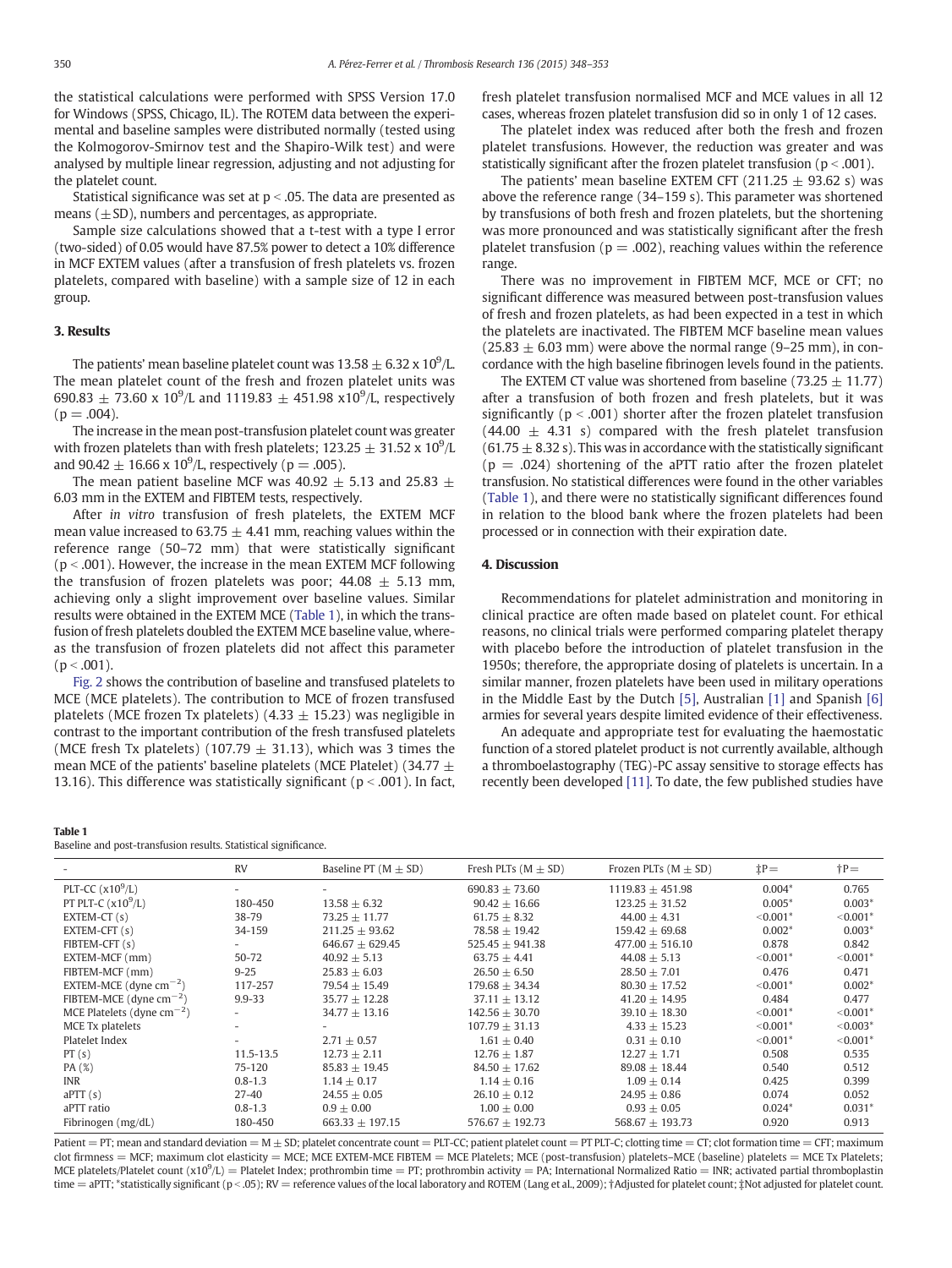<span id="page-3-0"></span>

**Fig. 2.** MCE Platelets box plot diagram showing the contribution of baseline and transfused platelets to MCE (dyne cm<sup>-2</sup>). PLTs = platelets.

shown morphological and functional defects in previously frozen platelets when these cells were tested in vitro. Frozen platelet adhesion was significantly decreased in relation to fresh platelets and platelets that had been stored for 5 days [\[12\].](#page-5-0) Recovery, survival [\[13\]](#page-5-0) and other in vitro function markers, such as stimulus–response coupling [\[14\],](#page-5-0) aggregation [\[15\]](#page-5-0), granule release and pH were also impaired in frozen platelets. However, an acceptable life span and a superior in vivo immediate haemostatic function of frozen platelets have been reported in animal [\[16\]](#page-5-0) and human [\[17\]](#page-5-0) research. The latter is the only prospective, randomised clinical trial performed to date with postcardiopulmonary bypass (CPB) bleeding as the primary outcome. This study showed that patients transfused with cryopreserved platelets had significantly lower nonsurgical blood loss and transfusion of blood products compared with the patient group that received liquid-preserved platelets. Despite the excellent design of that study, some criticism can be made. Twenty patients of 73 were excluded from the study after random assignment, and the statistical power was not stated. Furthermore, mean CPB time was 22 m longer in liquid-preserved platelet transfused patients. Although this difference was not statistically significant ( $p = .12$ ), it could be clinically relevant because CPB platelet-induced mechanical damage is proportional to CPB time. This could be why liquid-preserved platelet transfused patients received a significantly higher number of platelets than the cryopreserved group  $(p = .0001)$ ; no reason was given in the text. The fibrinogen level was significantly higher in the patients receiving cryopreserved platelets  $(p = .024)$ , which could also have influenced non-surgical blood loss. Despite these criticisms, other studies measuring bleeding time as the primary outcome support the theory that cryopreservation strengthens the in vivo procoagulative activities of platelets [\[16,18\],](#page-5-0) whereas other in vitro measures of platelet quality such as aggregation might not indicate the actual in vivo quality of platelet transfusions.

Rotation thromboelastometry (Tem International GmbH, Germany) is based on the original TEG system described by Hartert [\[19\],](#page-5-0) capable of providing a rapid evaluation of clot formation, strength and lysis, using whole blood. The working principles of ROTEM monitoring and the interpretation of results have been extensively reviewed elsewhere [20–[22\]](#page-5-0). Thromboelastometry trace and parameters are shown in [Fig. 3.](#page-4-0)

To date, thromboelastometry and TEG have been used to investigate the in vitro effects of colloid and crystalloid administration [\[23\],](#page-5-0) hypothermia and acidosis [\[24\]](#page-5-0), fibrinogen and other coagulation factor substitution [\[25,26\]](#page-5-0) and drug administration [\[27\]](#page-5-0) on whole blood coagulation. TEG has recently been used to evaluate donor-specific and storage-induced responses in PCs. The TEG-PC assay data showed a clear trend to faster reaction times (R-time, K-time and angle) with little variation in maximal amplitude (MA) during the storage time of single-donor PCs [\[11\].](#page-5-0)

The strength of a clot measured by MCF in a standard tissue factor activated test (EXTEM) is affected primarily by platelets, fibrinogen and Factor XIII. The activation of coagulation in FIBTEM is the same as in EXTEM, but the platelets are blocked by the addition of cytochalasin D. The resulting clot is independent of the count and function of the platelets and depends only on fibrin formation and polymerisation. The platelet contribution to clot firmness can be assessed by comparing the MCF/MCE of the standard test (EXTEM) and the platelet inhibitor test (FIBTEM). CFT represents fibrin polymerisation and the stabilisation of the clot with thrombocytes and factor XIII. CFT value is prolonged in clot polymerisation disorders.

We designed a transfusion model based on the blood samples obtained from patients admitted to the haematology ward with a nonimmune-mediated thrombocytopaenia diagnosis of various aetiologies. This diagnosis represents an isolated reduction in platelet count, as opposed to other possible models such as in vitro haemodilution that would change all the ROTEM parameters and the global coagulation test. [\[25\]](#page-5-0) Thus, this model allowed for the acquisition of a consistent set of samples ideal for assessing the efficacy of in vitro platelet transfusions.

Unlike previous studies that demonstrated a smaller increase in platelet count with frozen platelets than with fresh platelets, our results showed that the increase in post-transfusion mean platelet count was greater with frozen platelets than with fresh platelets and was statistically significant. This result is consistent with the statistically significant greater platelet count of frozen units. Frozen platelet units could have been diluted to compare an equivalent number of platelets, but we decided to avoid sample manipulations that could alter the results, thus we performed the experiment and obtained results from the platelet units as they are when they leave the blood bank and are used in clinical practice. The platelet count did not influence the results, as evidenced after adjustment of the statistical analysis by this parameter [\(Table 1\)](#page-2-0).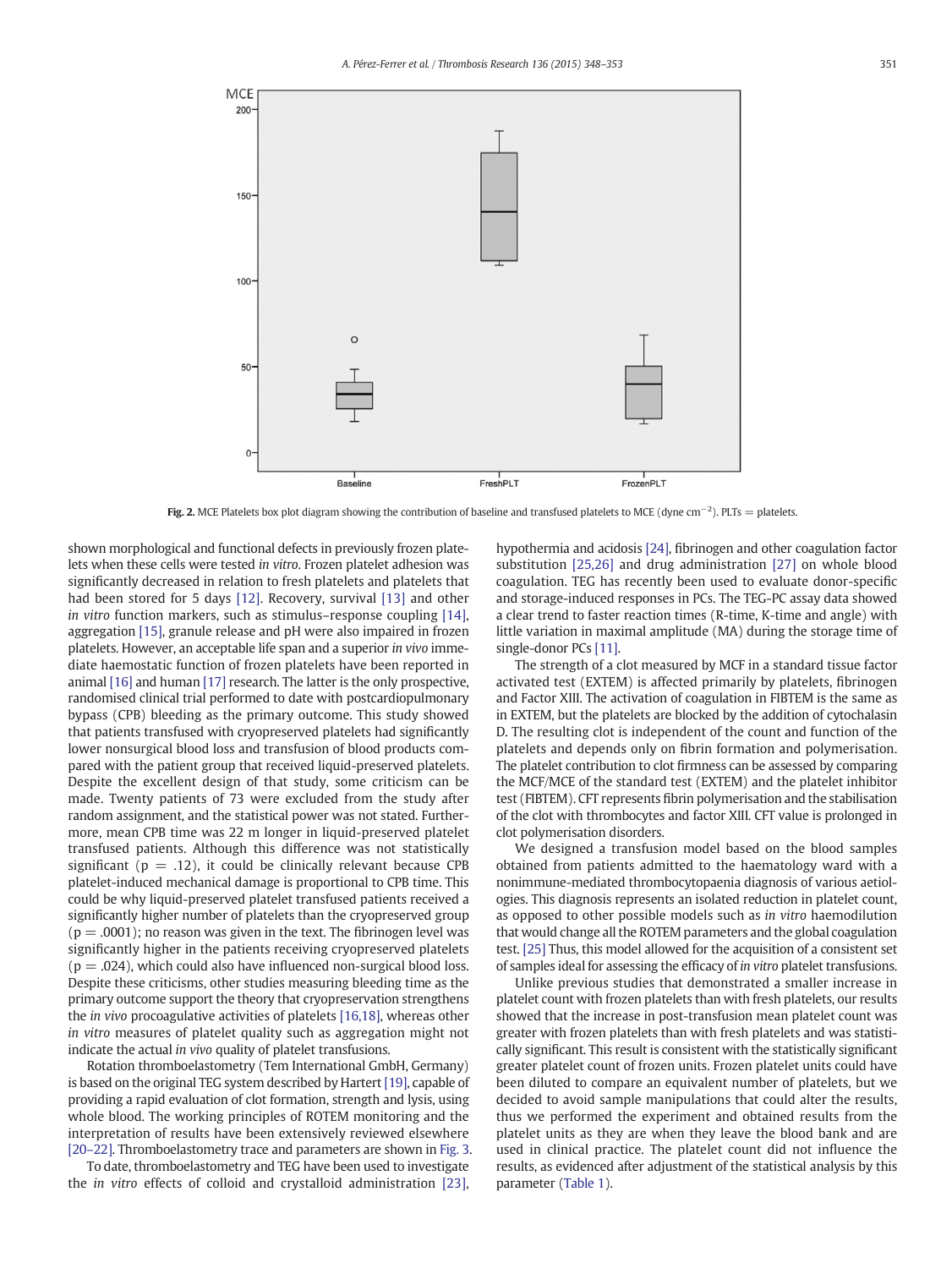<span id="page-4-0"></span>

Fig. 3. Thromboelastometry trace and parameters. Modified from the ROTEM web page: [http://www.rotem.de/site/index.php?option=com\\_content&view=article&id=2&Itemid=](http://www.rotem.de/site/index.php?option=com_content&view=article&id=2&Itemid=8&lang=en) [8&lang=en.](http://www.rotem.de/site/index.php?option=com_content&view=article&id=2&Itemid=8&lang=en)

Despite the difference in the number of platelets transfused, which favoured the frozen product, the shortening of EXTEM CFT and the increase in EXTEM MCF/MCE was greater with fresh platelets ( $p < .01$ ) and was potentially clinically relevant. All the EXTEM MCF/MCE values were normalised in the fresh platelet transfusion group compared with only 1 of 12 in the frozen platelet transfusion group. According to our study, the improvement in platelet contribution to EXTEM MCF/ MCE after the transfusion of frozen platelets is small and clearly inferior to that provided by fresh platelets, suggesting an impairment of platelet function during the process of freezing and thawing. In support of this hypothesis, it has recently been reported that frozen and thawed platelets showed reduced surface expression of GPIIb and GPIb $\alpha$  and diminished aggregation in response to agonists [\[28\]](#page-5-0).

Lang et al. demonstrated a positive correlation between the changes in clot strength shown in MCE and increasing platelet counts or fibrinogen concentrations. Surprisingly, the platelet component of clot strength (MCE platelet) increased in a fibrinogen concentrationdependent manner at a constant platelet count [\[10\].](#page-5-0) This outcome could be explained by increased fibrinogen binding to the abundant fibrinogen receptors (GPIIb/IIIa) on a single platelet (40,000-50,000 copies) [\[29\]](#page-5-0). Consequently, fibrinogen repletion was found to be superior to the apheresis platelet transfusion according to ROTEM variables and blood loss [\[30\].](#page-5-0) In our study, fibrinogen levels remained unchanged from baseline. Therefore, variations in MCE were solely due to platelet transfusion. The analysis of the contribution of transfused platelets to clot strength (MCE Tx Platelets) showed no influence in the case of frozen platelets. Nevertheless, the contribution of fresh platelets to clot strength was so important that it normalised MCE EXTEM and MCE platelets. The platelet index as an index derived from MCE platelets also depends on variations in fibrinogen concentration and platelet count. In our study, at similar fibrinogen concentrations, the platelet component of MCE adjusted to platelet count (PI) was 5 times higher (and statistically significant) after the transfusion of fresh platelets than after the transfusion of frozen platelets. It is interesting to note that the mean baseline platelet index was higher than both mean post-transfusion platelet index values. This finding could be explained by the slightly higher mean fibrinogen concentration in the baseline samples and by the increased fibrin(ogen) per platelet interaction in the presence of low platelet counts and high fibrinogen concentrations.

An unexpected finding emerged from our study: theoretically, platelet transfusion should not affect the EXTEM clotting time (CT). The EXTEM CT after frozen platelet transfusion was significantly shorter than the CT after the transfusion of fresh platelets (also shortened from baseline). This result can be explained by the fact that the freezing and thawing of platelets can expose phospholipids normally buried in the inner part of the platelet membrane [\[30,31\]](#page-5-0). Thus, the plateletmediated procoagulant effect of FVIIa is increased in washed platelets that had been exposed to a freezing-thawing process compared with washed fresh platelets, an effect that can be negated with the addition of annexin V [\[32\].](#page-5-0) This suggests that the freezing-thawing process might increase phosphatidylserine on the platelet surface, which could lead to the observed enhancement of the platelet procoagulant potential. At the same time, a higher thrombin potential has been observed in frozen-thawed platelet-rich plasma (ft-PRP) than in fresh PRP in response to activation by a tissue factor [\[33\].](#page-5-0) This theory has recently been supported by the findings of Johnson et al. in their study analysing cryopreserved PLTs with TEG; the PLTs were thawed and reconstituted with either thawed frozen plasma or PLT additive solution (PAS-G). Their results suggest that cryopreserved PLTs are hypercoagulable, as evidenced by a reduced R-time and increased thrombin generation potential (endogenous thrombin potential and thrombin peak), compared with liquid-stored platelets [\[34\].](#page-5-0)

Therefore, from the results of our study we can conclude that the freezing and thawing process has a dual effect on platelets identifiable by ROTEM. On one hand, it seems that this treatment increases the exposure of phosphatidylserine on the platelet surface, leading to a hypercoagulable state as reflected in the shortening of EXTEM CT and aPTT ratio. On the other hand, platelets contribution to clot strength is decreased with cryopreserved platelets, as reflected by the low EXTEM MCF obtained after in vitro transfusion with frozen-thawed platelets.

In order to ascertain the overall predominant effect of the transfusion of platelets, a more comprehensive CFT could be used. In our study, according to the results obtained with a CFT significantly shortened by fresh platelet transfusion, the damage to platelet function by the process of freezing and thawing predominates over the increased generation of thrombin produced by the transfusion of frozen platelets.

#### 5. Conclusion

The ROTEM analysis assessment indicates a dual effect in frozen platelet transfusion: it produces a hypercoagulable state (shortening of CT), and a second, more predominant effect of frozen platelets' functionality impairment compared with fresh platelets (shorter MCF/ MCE and longer CFT). In vivo studies are needed to confirm whether the transfusion of frozen platelets produce better or poorer improvement of platelet haemostatic function than fresh platelets, and if their effectiveness justifies the logistical effort and resources required for them to be sent to combat zones.